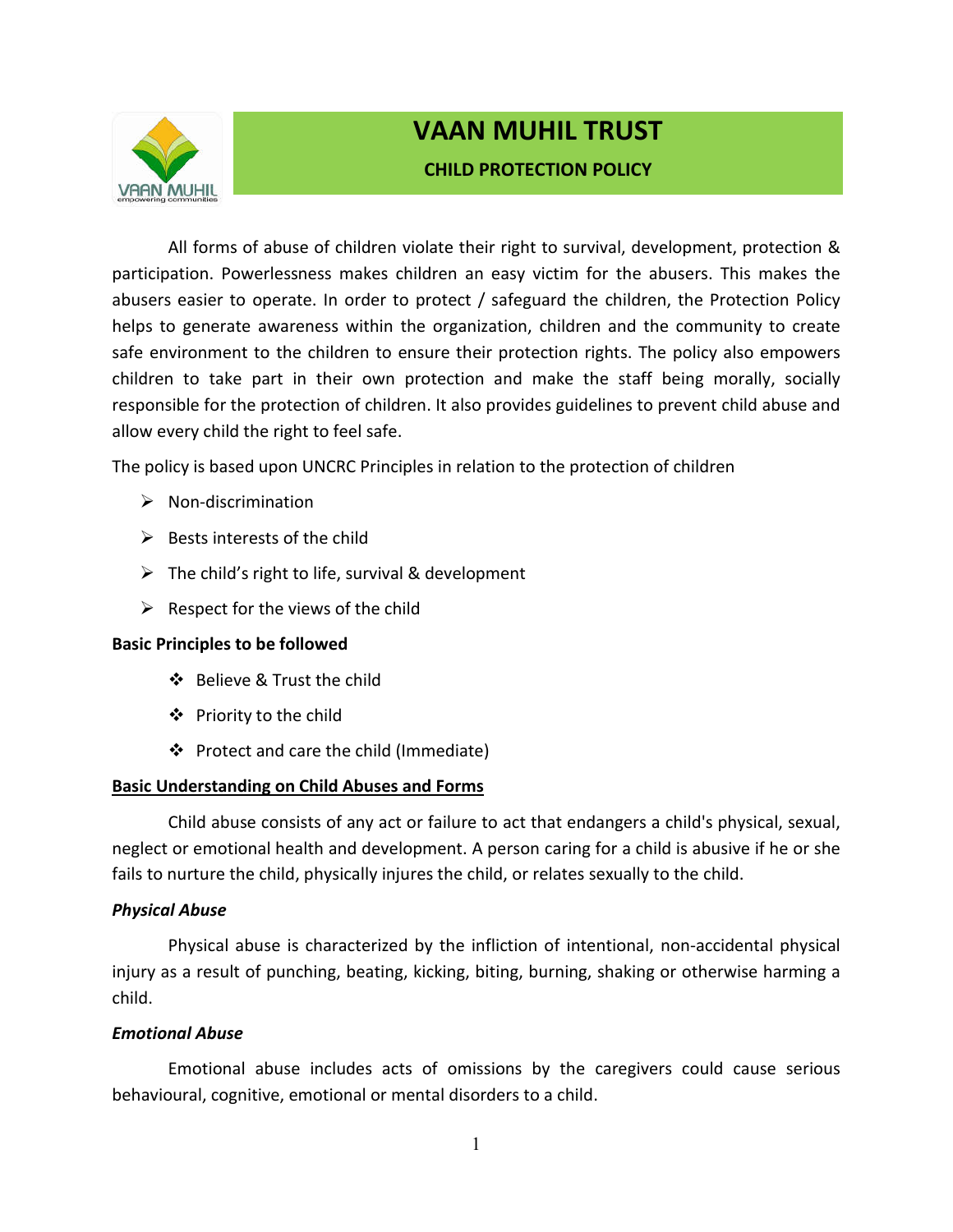### *Sexual Abuse*

Child Sexual Abuse is the physical or mental violation of a child with sexual intent which includes both touching and non-touching behaviour usually by an older person or adult or bigger children.

#### *Neglect*

Neglect is defined as the persistent or severe neglect of a child, or the failure to protect a child from exposure to any kind of danger or the deliberate denial to provide the child with clean water, food, shelter or sanitation

### *Child Protection*

Protect children from all forms of denials and violations with special reference to age, gender, caste, location, ethnicity and disability.

### **Vaan Muhil – Child Protection Policy**

The purpose of the policy is to promote the safety environment of the children and that the staff are not placed in compromising position. Adults have the responsibility to ensure child protection. The policy will help the staff about they way they should behave towards children and also act in a positive way to create a safe environment for children in their care and approach.

All Vaan Muhil staff and others are accented to fulfill the following mandatory responsibilities in work with children;

- $\triangleright$  Listen to Children's views and concerns
- $\triangleright$  At all times treat children with respect and recognize them as individuals in their own right.
- $\triangleright$  Respect a child's right to personal privacy
- $\triangleright$  Encourage children to discuss attitudes / behavior they do not like.
- $\triangleright$  Recognize that caution is required even in sensitive moments, such as when dealing with abuser / perpetrator.
- $\triangleright$  Do safe travel arrangements with necessary care for the safety and protection of children. Also take the necessary permissions, preferably in writing from the children and the parents.
- $\triangleright$  There must be transparency about the mobility of children with the staff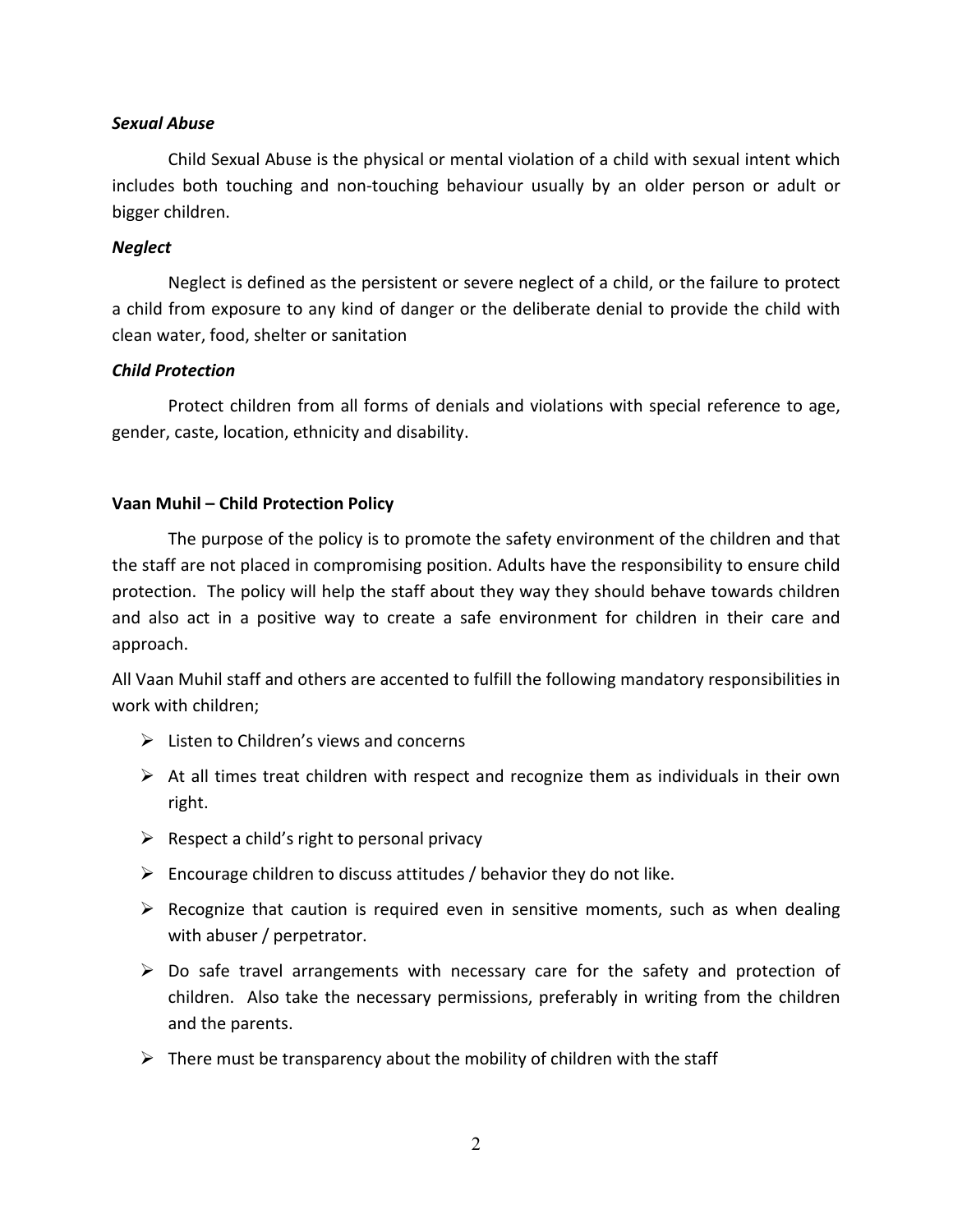#### **How we will ensure our commitments above are met**

- Vaan Muhil Staff will sign and abide by the policy
- All staff and volunteers will have access to a copy of the child protection policy
- Recruitment procedures will include checks on suitability for working with young people
- Induction will include briefing on child protection issues
- Every workplace will display contact details for reporting possible child abuse and every member of Child Protection Committee with their contact details for reporting.

### *Staff and others should never:*

- Hit or otherwise physically assault or physically abuse children.
- Act in ways intended to shame, humiliate, belittle or degrade children or otherwise perpetrate any form of emotional abuse.
- Wish / Appreciate children in an inappropriate or culturally insensitive way.
- Develop physical / sexual relationship with children.
- Give excessive gifts to children or their families.
- Develop relationship with children which could in any way be deemed exploitative or abusive.
- Use language, make suggestions or offer advice which is inappropriate, offensive or abusive.
- Behave physically in manners which is inappropriate or sexually provocative.
- Have a child / children with whom they are working stay overnight at their home unsupervised.
- spend excessive time alone with children away from others
- Take children to your home, especially where they will be alone with the staff member
- Do things for children of a personal nature that they care do for themselves.
- Condone, or participate in, behaviour of children which is illegal, unsafe or abusive.
- Discriminate against, show differential treatment or favour particular children the exclusion of others

### *Procedure for the Complaint*

 $\Diamond$  A complaint may be lodged to the Child Protection Committee / Executive Director in writing by the victim child.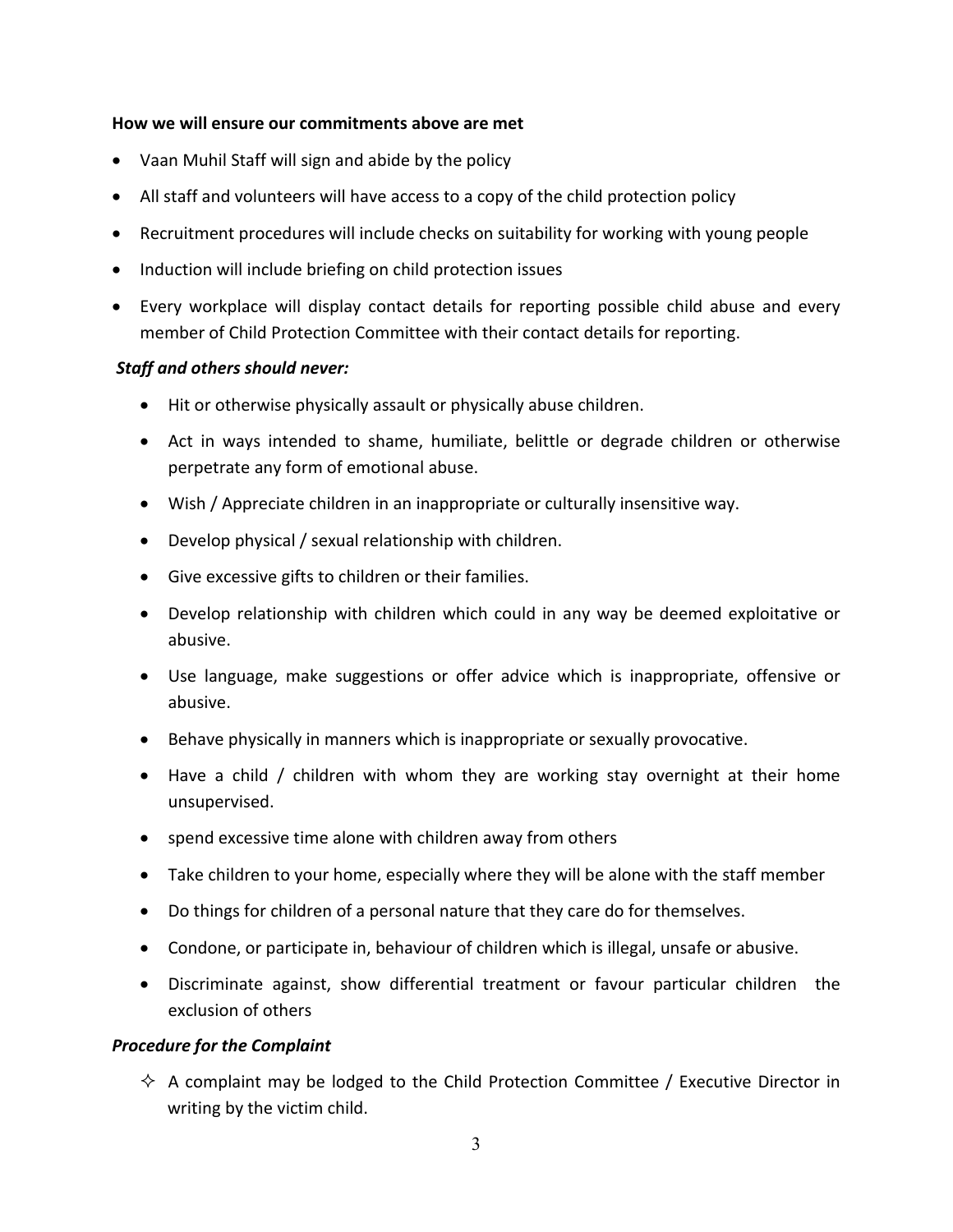- $\Diamond$  Under special circumstances an individual, who may be a friend, child activist, parents of the victim child, may make a written complaint on behalf of the child.
- $\Diamond$  The child protection committee will make an internal inquiry in order to determine the fact.
- $\Diamond$  When there are suspicions or doubts remaining regarding the nature of the concern, the child protection committee will decide whether to report the incident externally. If the committee members decide not to report the incident externally, he/ she must document these reasons and report this decision to the Executive Director.
- $\diamond$  The parents of the child should also be informed of the concern and the action proposed. They should be consulted where possible as to the process to be followed.

### **GUIDELINES FOR THE INQUIRY PROCESS WITH THE CHILD**

### **Child Protection Committee**

Child Protection Committee has been constituted for our organization to look into the matters concerning child abuse. The Committee consists of following persons:

- 1. Mr. S. Arul Joseph Chairperson
- 2. Ms. K. Karpaga Sundari Member
- 3. Ms. K. Chandra Kala <sup>-</sup> Member
- 4. Ms. R. Mariammal Member
- 5. Ms. S. Shanthi Member
- 6. Ms. R. Indurani Member
- 7. Ms. R. Johnsi Rani Member

The affected child can approach any member of the committee with his/her written/oral complaint. Once the complaint is received by the Committee:

- The person who is charged by the complainant will be informed that a complaint has been filed against him/her (s/he will be made aware of the details of the allegation and also the name of the complainant as it would be necessary for proper inquiry) and no unfair acts of retaliation or unethical action will be tolerated.
- The complainant has the opportunity to ask for conciliation proceedings by having communication with the accused in the presence of the Committee. But in such conciliation the complainant cannot demand monetary compensation.
- The Committee will question both the complainant and the charged separately. If required, the person who has been named as a witness will need to provide the necessary information to assist in resolving the matter satisfactorily.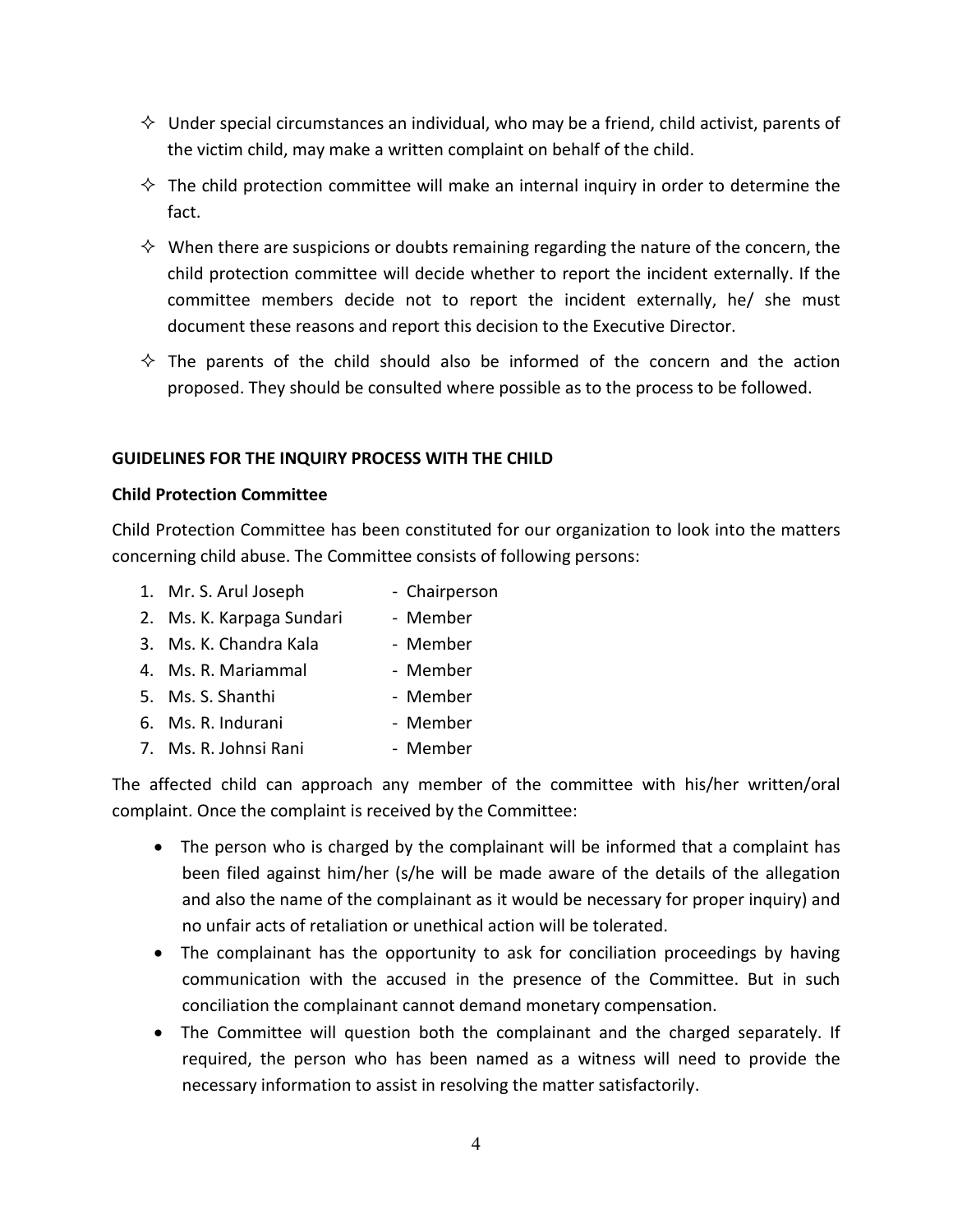- The Committee shall call upon all witnesses mentioned by both the parties.
- The Committee can ask for specific documents from a person if it feels that they are important for the purpose of investigation.
- The complainant and the accused shall be informed of the outcome of the investigation. The investigation shall be completed within one month of the receipt of the complaint. If the investigation reveals that the complainant has been abused as claimed, the charged (staff) will be subjected to disciplinary action accordingly.

A. The report of the investigation shall be submitted to the Executive Director, the charged and the complainant within 10 days of completion of the investigation.

B. The Executive Director will act on the recommendations of the Committee within 10 days of the receipt of the report.

C. Any party aggrieved by the report can prefer an appeal in the appropriate Court within 60 days of the recommendation been given to the Executive Director.

## **Disciplinary Action:**

Where any abuse is found by the Committee, appropriate disciplinary action shall be taken against the charged (staff). Disciplinary action may include transfer, withholding promotion, suspension or even dismissal. This action shall be in addition to any legal recourse sought by the complainant.

If it is found out through evidence by the Committee that the complainant has maliciously given false complaint against the charged, disciplinary action shall be taken against the complainant as well.

Regardless of the outcome of the complaint made in good faith, the child lodging the complaint and any person providing information or any witness, will be protected from any form of retaliation.

While dealing with complaints of abuse, the Committee shall ensure that the complainant or the witness are not victimized or discriminated against by the charged (staff).

Any unwarranted pressures, retaliatory or any other type of unethical behavior by the charged against the complainant while the investigation is in progress should be reported by the complainant to the Child Protection Committee as soon as possible. Disciplinary action will be taken by the Committee against any such complaints which are found genuine.

## *Immediate Action*

 The member of the Complaint committee, to whom the complaint has been made, should immediately provide initial support and consultation to the victim child.